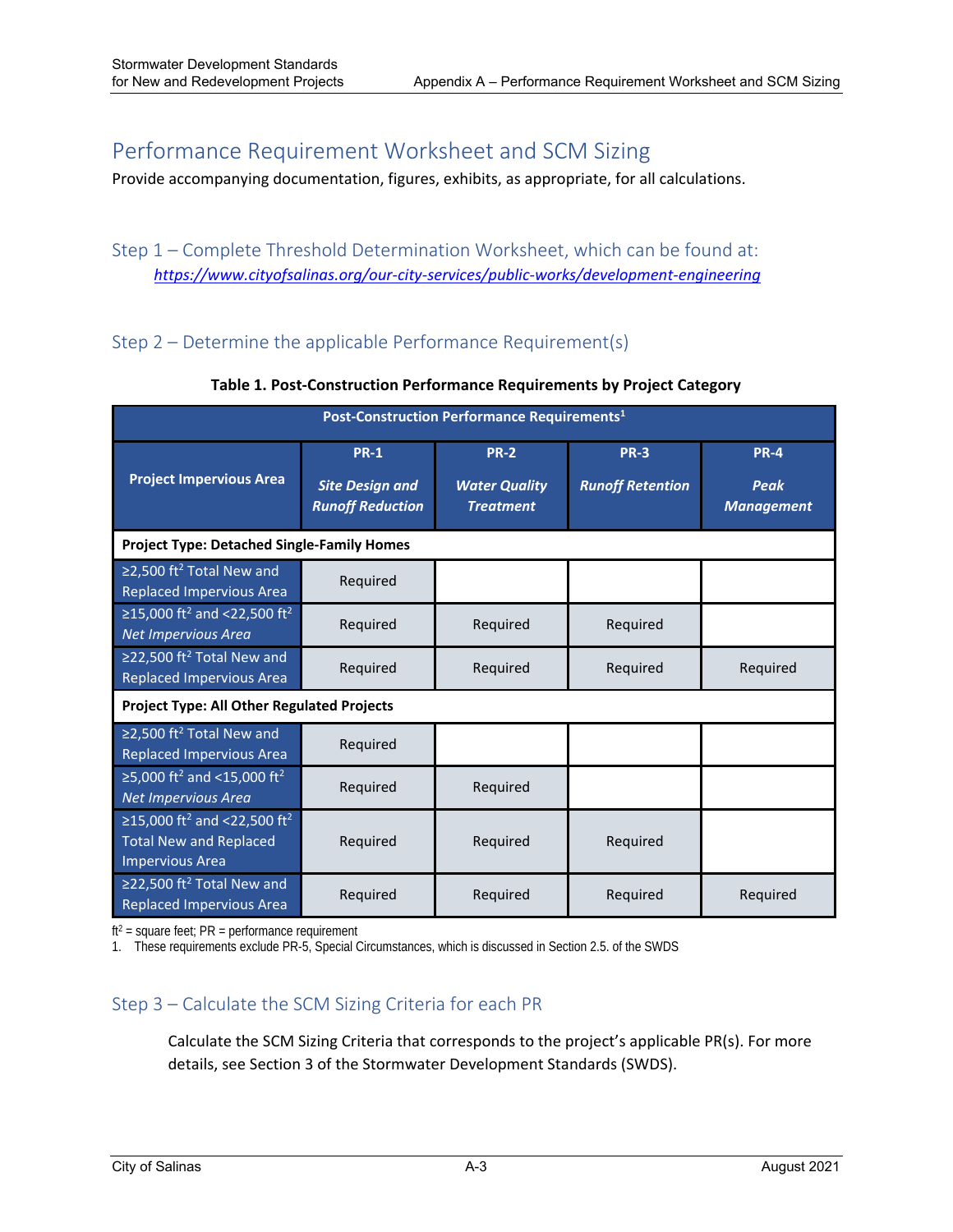#### Step 3.1 – PR‐1 Site Design and Runoff Reduction

PR-1 has no SCM Sizing Criteria. Check applicable boxes and provide short description of measure being taken and location:

 Conserve Natural Areas, Riparian Areas, and Wetlands; Minimize Clearing and Grading of Native Vegetation; Set Back Development from Creeks, Wetlands, and Riparian Habitats

Description: where the control of the control of the control of the control of the control of the control of the control of the control of the control of the control of the control of the control of the control of the cont

 Minimize Compaction of Highly Permeable Soils; Reserve Areas with High Permeability Soils for Either Open Space or Infiltration BMPs

\_\_\_\_\_\_\_\_\_\_\_\_\_\_\_\_\_\_\_\_\_\_\_\_\_\_\_\_\_\_\_\_\_\_\_\_\_\_\_\_\_\_\_\_\_\_\_\_\_\_\_\_\_\_\_\_\_\_\_\_\_\_\_\_\_\_\_\_\_\_\_

\_\_\_\_\_\_\_\_\_\_\_\_\_\_\_\_\_\_\_\_\_\_\_\_\_\_\_\_\_\_\_\_\_\_\_\_\_\_\_\_\_\_\_\_\_\_\_\_\_\_\_\_\_\_\_\_\_\_\_\_\_\_\_\_\_\_\_\_\_\_\_

\_\_\_\_\_\_\_\_\_\_\_\_\_\_\_\_\_\_\_\_\_\_\_\_\_\_\_\_\_\_\_\_\_\_\_\_\_\_\_\_\_\_\_\_\_\_\_\_\_\_\_\_\_\_\_\_\_\_\_\_\_\_\_\_\_\_\_\_\_\_\_

Description: \_\_\_\_\_\_\_\_\_\_\_\_\_\_\_\_\_\_\_\_\_\_\_\_\_\_\_\_\_\_\_\_\_\_\_\_\_\_\_\_\_\_\_\_\_\_\_\_\_\_\_\_\_\_\_\_\_\_\_\_\_

Direct Roof Runoff into Vegetated Areas or Cisterns or Rain Barrels for Re‐Use

Description: \_\_\_\_\_\_\_\_\_\_\_\_\_\_\_\_\_\_\_\_\_\_\_\_\_\_\_\_\_\_\_\_\_\_\_\_\_\_\_\_\_\_\_\_\_\_\_\_\_\_\_\_\_\_\_\_\_\_\_\_\_

 Minimize Impervious Surfaces and Direct Runoff from Impervious Areas to Adjacent Landscaping and Vegetated Stormwater Treatment Systems

Description: \_\_\_\_\_\_\_\_\_\_\_\_\_\_\_\_\_\_\_\_\_\_\_\_\_\_\_\_\_\_\_\_\_\_\_\_\_\_\_\_\_\_\_\_\_\_\_\_\_\_\_\_\_\_\_\_\_\_\_\_\_

 $\Box$  Use Pervious Pavement (Pervious Concrete or Asphalt, Turf Block, Crushed Aggregates, etc) for New Construction and Renovation

\_\_\_\_\_\_\_\_\_\_\_\_\_\_\_\_\_\_\_\_\_\_\_\_\_\_\_\_\_\_\_\_\_\_\_\_\_\_\_\_\_\_\_\_\_\_\_\_\_\_\_\_\_\_\_\_\_\_\_\_\_\_\_\_\_\_\_\_\_\_\_\_

Description: \_\_\_\_\_\_\_\_\_\_\_\_\_\_\_\_\_\_\_\_\_\_\_\_\_\_\_\_\_\_\_\_\_\_\_\_\_\_\_\_\_\_\_\_\_\_\_\_\_\_\_\_\_\_\_\_\_\_\_\_\_

 Construct Bike Lanes, Driveways, Uncovered Parking Lots, Sidewalks, Walkways, and Patios with Permeable Surfaces

\_\_\_\_\_\_\_\_\_\_\_\_\_\_\_\_\_\_\_\_\_\_\_\_\_\_\_\_\_\_\_\_\_\_\_\_\_\_\_\_\_\_\_\_\_\_\_\_\_\_\_\_\_\_\_\_\_\_\_\_\_\_\_\_\_\_\_\_\_\_\_\_

\_\_\_\_\_\_\_\_\_\_\_\_\_\_\_\_\_\_\_\_\_\_\_\_\_\_\_\_\_\_\_\_\_\_\_\_\_\_\_\_\_\_\_\_\_\_\_\_\_\_\_\_\_\_\_\_\_\_\_\_\_\_\_\_\_\_\_\_\_\_\_\_

Description: where the contract of the contract of the contract of the contract of the contract of the contract of the contract of the contract of the contract of the contract of the contract of the contract of the contrac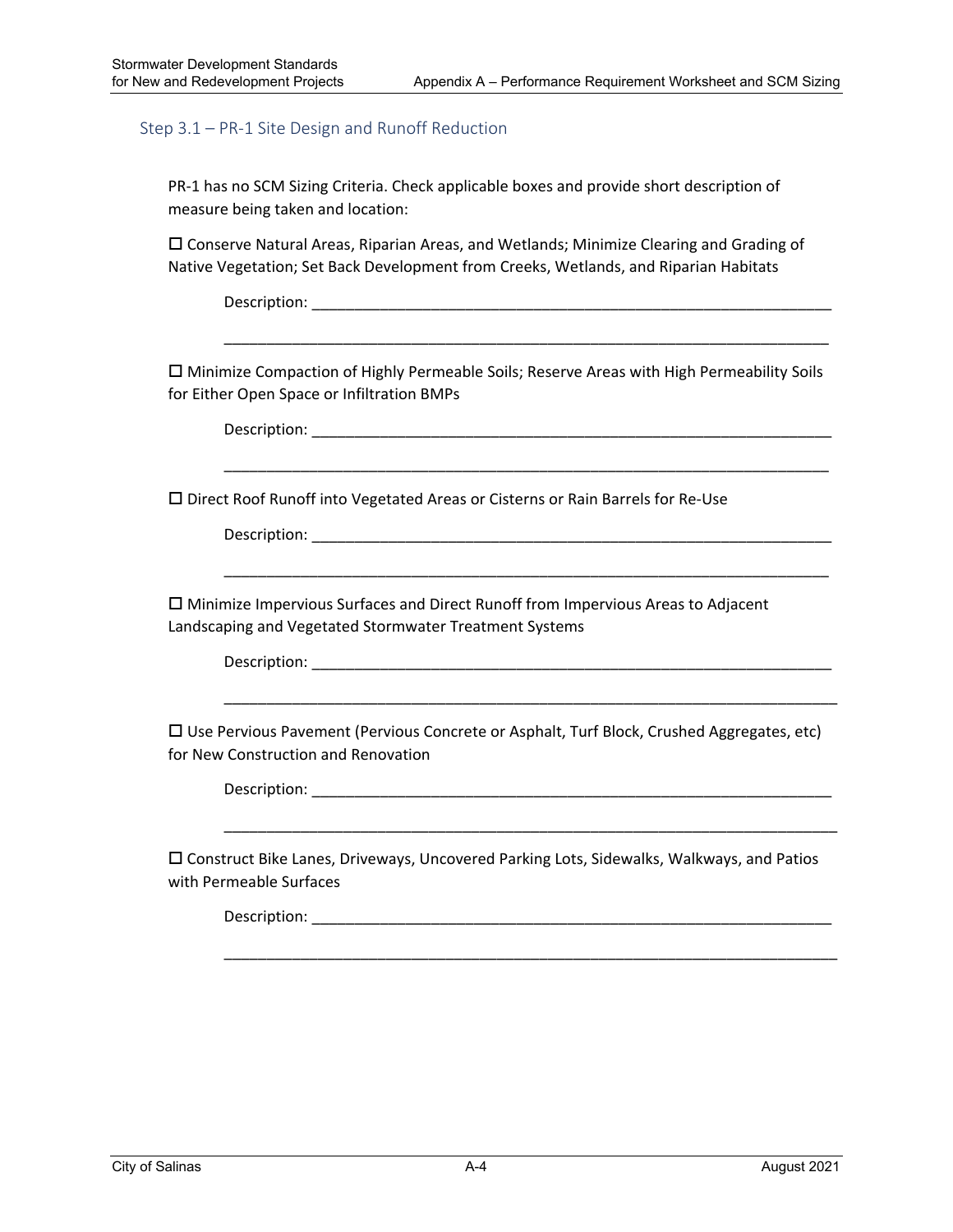Step 3.2 – PR‐2 Water Quality Treatment and PR‐3 Runoff Reduction

 For PR‐2 and PR‐3, the SCM Sizing Calculator may be used. The calculator and instructions for its use can be found at the following link:

https://countyofsb.org/pwd/sbpcw/development/new‐and‐redevelopment.sbc

When sizing an SCM, always use "Site-Specific" in the SCM SOIL TYPE drop-down box and use the average infiltration rate indicated in the Monterey County Soil Report indicated at the link below. When sizing a bioretention SCM, the infiltration rate to be used must be half of the average infiltration rate indicated in the Monterey County Soil Report:

https://www.nrcs.usda.gov/Internet/FSE\_MANUSCRIPTS/california/CA053/0/monterey.pdf

#### Step 3.3 – PR‐4 Peak Management

Calculate the Change in Impervious Area from Pre‐ to Post‐Project. PR‐4 = (Post‐Project Impervious Area) – (Pre‐Project Impervious Area)

**Change in Impervious Area:**  $\left| \int f t^2 \right|$ 

Include all design calculations for each SCM in an attachment.

| <b>DMA</b><br><b>Name</b> | 2-yr Pre-<br>Project<br><b>Peak Flow</b><br>(cfs) | 2-yr Post-<br>Project<br><b>Peak Flow</b><br>(cfs) | 10-yr Pre-<br>Project<br><b>Peak Flow</b><br>(cfs) | 10-yr Post-<br>Project<br><b>Peak Flow</b><br>(cfs) | 100-yr Pre-<br>Project<br>Peak Flow *<br>(cfs) | 100-yr Post-<br>Project<br>Peak Flow *<br>(cfs) |
|---------------------------|---------------------------------------------------|----------------------------------------------------|----------------------------------------------------|-----------------------------------------------------|------------------------------------------------|-------------------------------------------------|
| DMA <sub>1</sub>          |                                                   |                                                    |                                                    |                                                     |                                                |                                                 |
| DMA <sub>2</sub>          |                                                   |                                                    |                                                    |                                                     |                                                |                                                 |
| DMA <sub>3</sub>          |                                                   |                                                    |                                                    |                                                     |                                                |                                                 |
| DMA4                      |                                                   |                                                    |                                                    |                                                     |                                                |                                                 |
| DMA <sub>5</sub>          |                                                   |                                                    |                                                    |                                                     |                                                |                                                 |

\* These are only required for projects 5 acres or more in size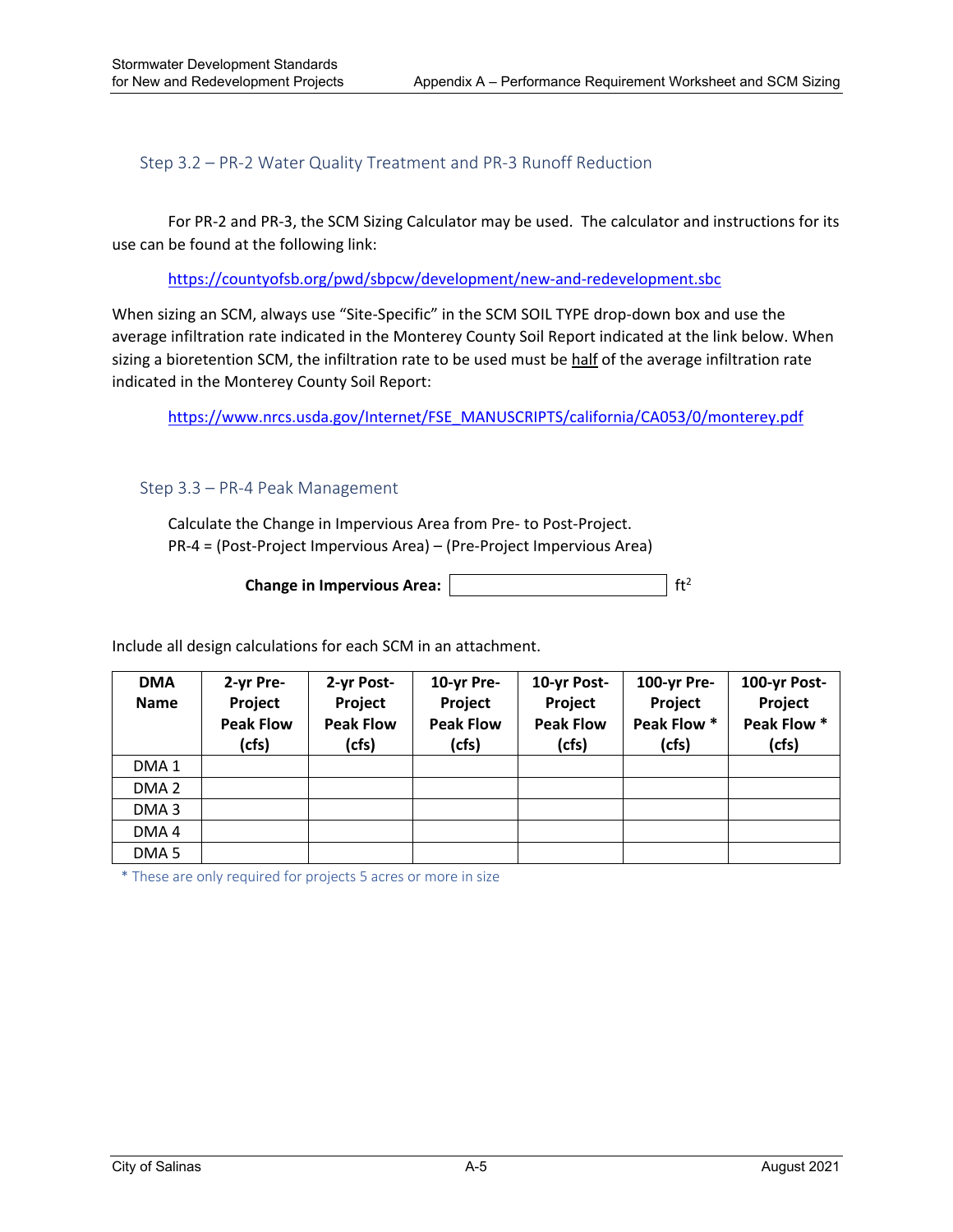#### Step 4 – Determine whether each PR is met

## Step 4.1 – Compliance with PR‐1

| 1. LID principles and strategies are incorporated<br>into the project design, as described in Section 3.1<br>of the SWDS. | Performance Requirement 1 is met.                                                 |
|---------------------------------------------------------------------------------------------------------------------------|-----------------------------------------------------------------------------------|
| 2. LID                                                                                                                    | principles and strategies are NOT   Performance Requirement 1 is NOT met. Project |
| incorporated into the project design, as described                                                                        | must meet PR-1 to receive approval by the City of                                 |
| in Section 3.1 of the SWDS.                                                                                               | Salinas.                                                                          |

#### Step 4.2 – Compliance with PR‐2

| 1. Total Area Treated by SCMs ≥ PR-2 DMA Sizing<br>Criteria | Performance Requirement 2 is met.                                                                                                                                                     |
|-------------------------------------------------------------|---------------------------------------------------------------------------------------------------------------------------------------------------------------------------------------|
| 2. Total Area Treated by SCMs < PR-2 DMA Sizing<br>Criteria | Meeting the Performance Requirements is an<br>iterative process. If the PR has not been met,<br>return to prior design steps to explore alternative<br>combinations of LID practices. |
|                                                             | If PR-2 cannot be met because of technical<br>infeasibility, see Alternative Compliance (Section<br>2.6 of the SWDS).                                                                 |

#### Step 4.3 – Compliance with PR‐3

| 1. Sum of SCM Design Treatment Volume for each<br>$DMA \geq Retention Volume$      | Performance Requirement 3 is met.                                                                                                                                                     |
|------------------------------------------------------------------------------------|---------------------------------------------------------------------------------------------------------------------------------------------------------------------------------------|
| 2. Sum of SCM Design Treatment Volume for each<br><b>DMA &lt; Retention Volume</b> | Meeting the Performance Requirements is an<br>iterative process. If the PR has not been met,<br>return to prior design steps to explore alternative<br>combinations of LID practices. |
|                                                                                    | If PR-3 cannot be met because of technical<br>infeasibility, see Alternative Compliance (Section<br>2.6 of the SWDS).                                                                 |

#### Step 4.4 – Compliance with PR‐4

| 1. Pre-Development 2-10 yr Peak Flows > Post-                                   | Performance Requirement 4 is met, no further                                                                          |
|---------------------------------------------------------------------------------|-----------------------------------------------------------------------------------------------------------------------|
| Development 2-10 yr Peak Flows                                                  | action necessary.                                                                                                     |
| 2. Pre-Development 2-10 yr Peak Flows < Post-<br>Development 2-10 yr Peak Flows | If PR-4 cannot be met because of technical<br>infeasibility, see Alternative Compliance (Section<br>2.6 of the SWDS). |